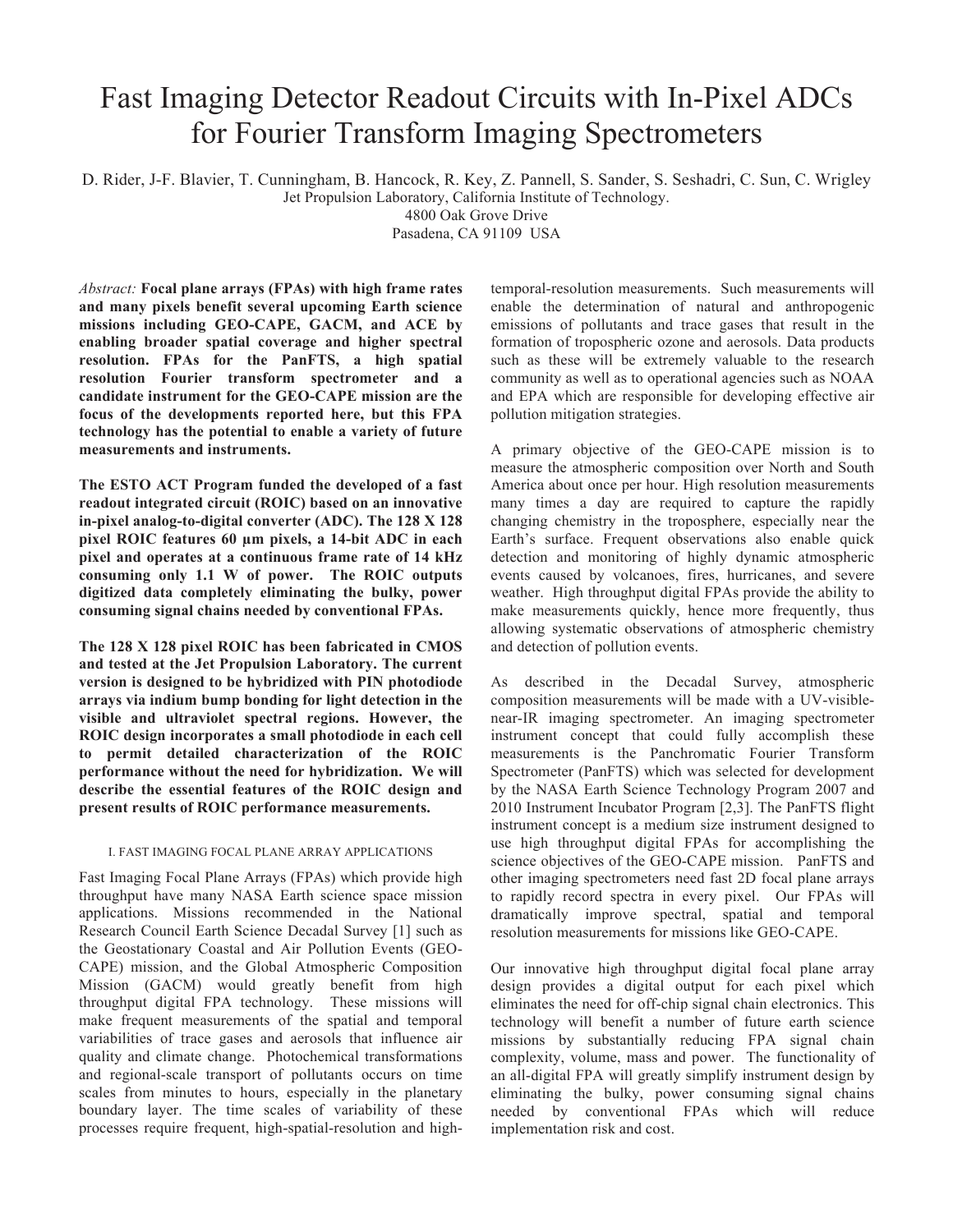## II. HIGH THROUGHPUT DIGITAL FPA DESIGN

Hybrid FPAs typically consist of a photo-sensitive diode pixel array electrically connected to a readout integrated circuit (ROIC) as illustrated in Fig.1. The photo-sensitive array is bump-bonded (hybridized) to the ROIC with indium metal bumps. This approach provides great flexibility in that the detector array and readout electronics can be individually optimized for different applications.



The ROIC is the heart of a digital FPA. In our 128X128 pixel array ROIC each pixel has its own 14-bit analog-to-digital converter. This in-pixel ADC approach provides fast frame rates without requiring extraordinary speed in the ADC as would be the case if each ADC had to handle the multiplexed output from several pixels. Additionally, analog-to-digital conversions are done in all pixels simultaneously, enabling snap shot operation rather than a "rolling shutter" readout. All pixels are read out at the same time which eliminates problems with conventional rolling shutter readouts where pixels are read out sequentially introducing artifacts from crosstalk between pixels when adjacent pixels reset.

Fig. 2. shows the unit cell ADC layout. This unit cell circuitry is included in each of the 16, 384 pixels. A small photodiode was included in the unit cell layout to enable some preliminary testing of the ROIC as an FPA. While the photodiode it is too insensitive for the intended science measurements, it has been invaluable for demonstrating the essential features of the ROIC.



Fig. 2. Single pixel ADC layout

Fig. 3. shows the layout of the chip that was manufactured.



The digital control and interface circuitry is laid out around the periphery of the 128X128 array. The design also includes several test circuits. The test circuits are sub elements of the ADCs and standalone pixels. This allowed the functional elements of a pixel to be tested independently and their performance assessed relative to the performance expected for their design. This was also done for complete standalone pixels. The test circuits measurements showed that the input amplified accurately integrates the photodiode current, and the charge injector subtraction, a key element of the ADC approach, works with the accuracy needed to make high precision ADCs. Other elements of the design verified with test circuits included that the counter comparator reliably triggered the charge subtraction, that the sample and hold at the output of the input stage maintained the output voltage for residue sampling and that all bits down to the LSB was responds to appropriate levels at the input. It also showed that the ADC design and layout operated with 14 bit precision.

## III. HIGH THROUGHPUT DIGITAL FPA TESTS

Fig. 4. Shows the ROIC chip in the laboratory test set up.



Fig. 4. ROIC chip in the laboratory test set up

Laboratory testing has verified many of the key performance characteristics of the array and the 229 million pixels per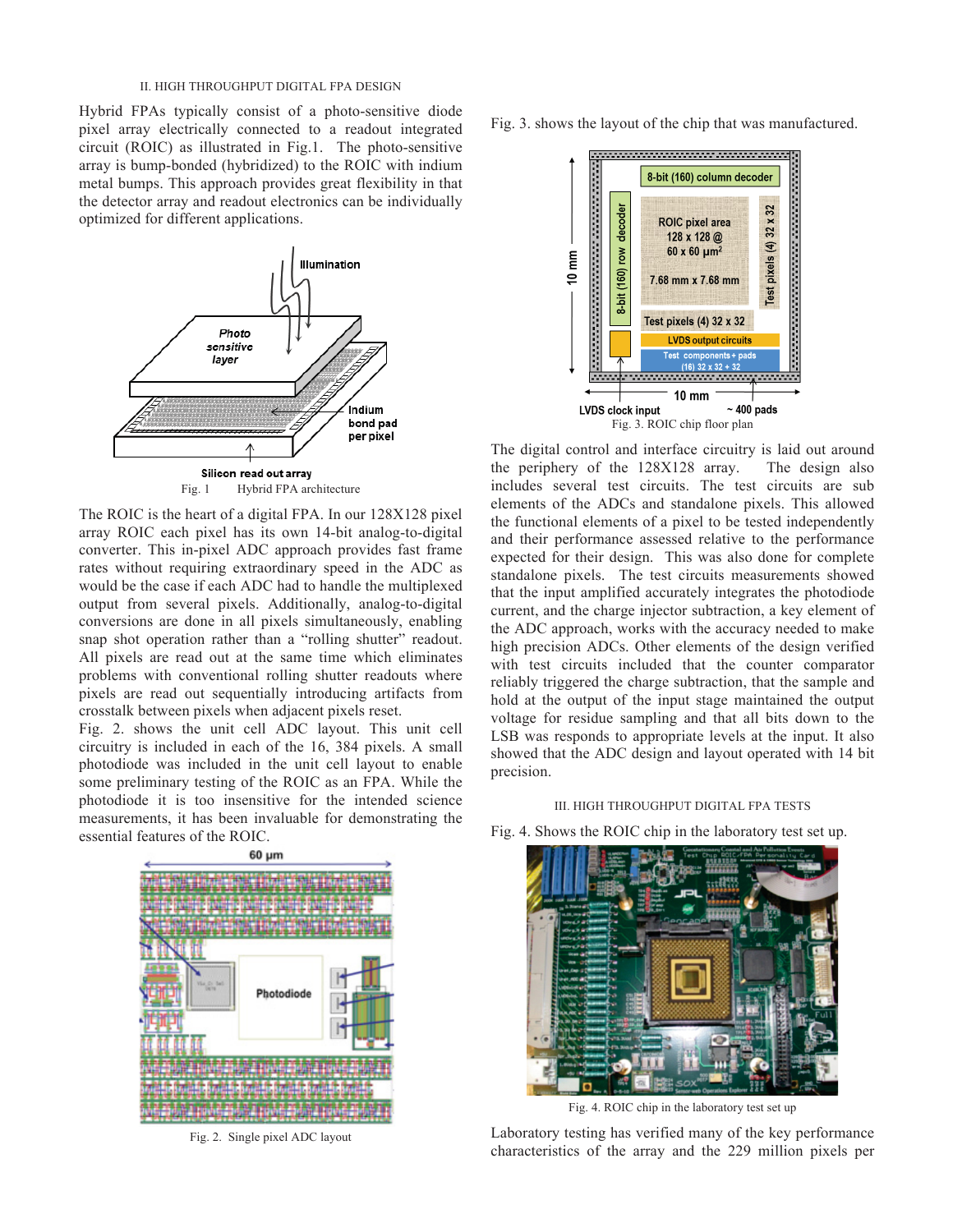second output at 14 bits. Some of these are summarized in Table I.

| Characteristic                                               | Measured Value           |
|--------------------------------------------------------------|--------------------------|
| <b>ADC</b> Resolution                                        | 14 bits                  |
| Read Out Frame Rate                                          | $14$ kHz                 |
| Nonlinearity (ADC readout<br>proportionality to photon flux) | $< 0.1\%$                |
| <b>Total Noise</b>                                           | $\leq 100$ e- per sample |
| Spectral Range of Photodiode                                 | $~100 - 900$ nm          |
| <b>Total Power Consumption</b>                               | 1.1 W @ 14 kHz           |

Table 1. In-Pixel ADC ROIC measured characteristics

However, testing of the ROIC as the detector in an imaging interferometer has provided the most important and relevant performance testing of the device to date. We are fortunate the Fourier Transform Ultraviolet-Visible Spectrometer (UVFTS) at JPL's Table Mountain Facility [4] shown in Figure 5 was available to support ROIC testing. Stanley Sander is the PI for the FTUVS which is a sun viewing Michelson interferomer used to routinely acquire highresolution solar spectra to measure total column abundances of OH, NO3, CO2, BrO, and other species [5].



Fig. 5. Fourier Transform UV Spectrometer (FTUVS) at the JPL Table Mountain Facility (TMF)

This unique testing arrangement demonstrated the ROIC performance in a relevant environment (TRL 5). The ROIC was substituted for the existing detector at the exit focus of the FTUVS as shown in Fig. 6. This set up allowed the ROIC to capture interferograms as it would in a spaceborne spectrometer



#### Fig. 6. In-Pixel ADC ROIC in the FTUVS instrument

The optical train was configured so that the solar image illuminated the ROIC array as shown in Fig. 7. Interferograms were recorded for maximum optical path difference of 1 cm. The spectrum of each pixel was calculated with the JPL-developed software routinely used for FTUVS.



Fig. 7. The solar disk imaged by the ROIC through FTUVS

Fig.8 shows a typical interferogram recorded by the ROIC.



Fig. 8. Typical Interferogram recorded with FTUVS by the ROIC

Fig. 9 shows the spectrum acquired by a typical ROIC pixel when imaging the sun through the FTUVS with an optical filer limited to the spectral region near 760 nm.